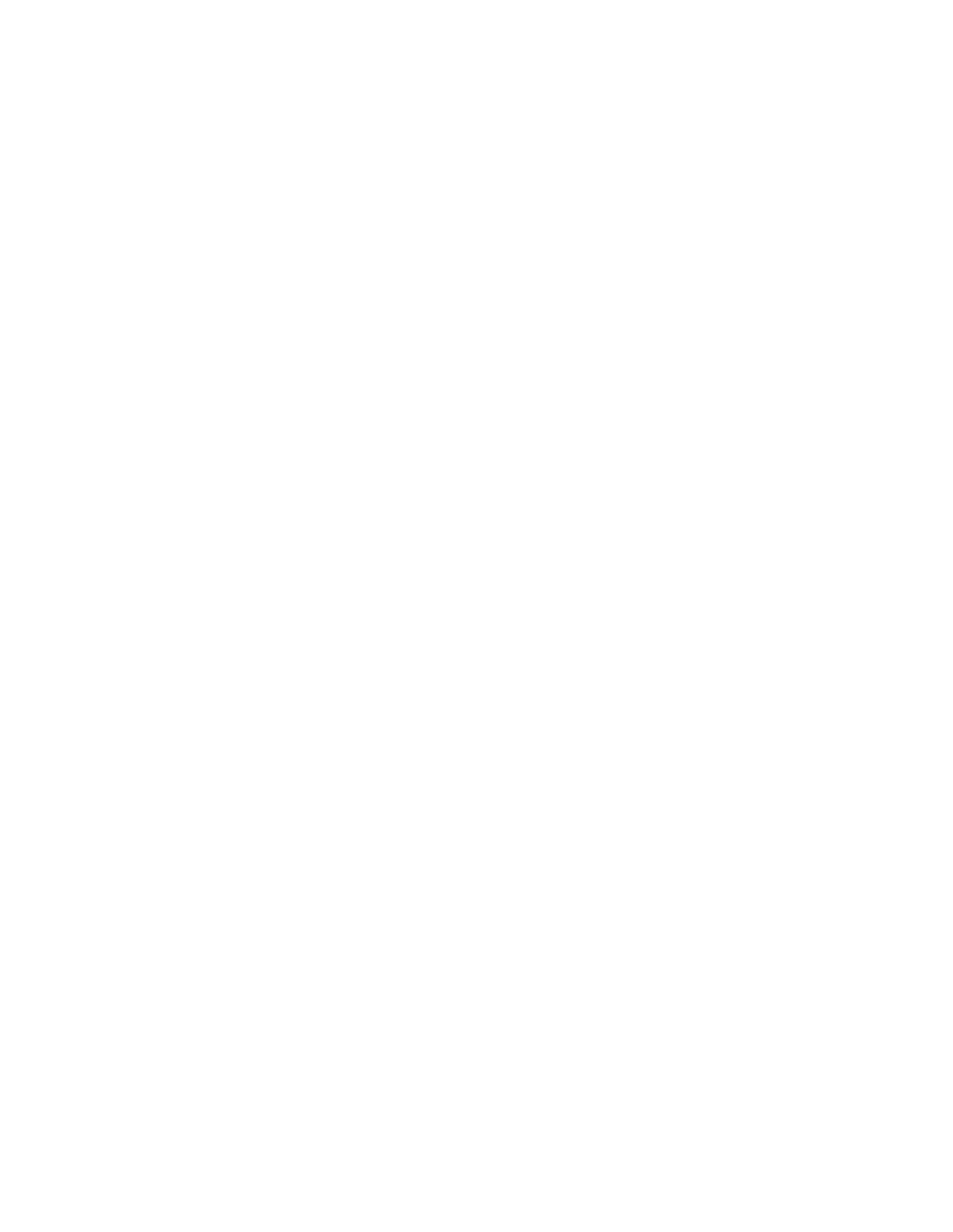Thank you for purchasing a DustTrak™ Environmental Monitor Heated Inlet Sample Conditioner Accessory (PN 854041). This guide will help you quickly begin using your Heated Inlet Sample Conditioner.

# **Warning Labels**



Warns that the instrument could be hot to the touch or a burn hazard.

### **Unpacking**

- 1. Carefully unpack the Heated Inlet Sample Conditioner from the shipping container and verify that all the items listed in the following table are present.
- 2. Contact **TSI** immediately if items are missing or broken.
- 3. Additional items may be included if you ordered accessories or spare parts.

| Qty.           | Item<br><b>Description</b>                   | <b>Reference Picture</b> |
|----------------|----------------------------------------------|--------------------------|
| 1              | <b>Heated Inlet</b><br>Column                |                          |
| 1              | RH/Temp<br>Sensor                            |                          |
| 1              | RH/Temp<br>Sensor Gland                      |                          |
| 1              | <b>Heated Inlet</b><br><b>Control Module</b> | $= 22V + 8W$             |
| $\overline{1}$ | <b>Omni-Direction</b><br>Inlet               |                          |

| Qty.           | Item<br><b>Description</b>                     | <b>Reference Picture</b> |
|----------------|------------------------------------------------|--------------------------|
| 1              | <b>Water Trap</b>                              |                          |
| 1              | Power and<br>Communication<br>Cable            |                          |
| 1              | Cover - Sun<br>Shield for<br>RH/Temp<br>Sensor |                          |
| 1              | Ferrite                                        |                          |
| $\overline{4}$ | Cable Tie<br>Mount                             |                          |
| 6              | Cable Tie                                      |                          |
| $\overline{2}$ | Washer                                         |                          |
| $\overline{2}$ | <b>Screw</b>                                   |                          |
| 1 bag          | Misc. O-rings                                  |                          |

## **Tools Needed for Installation**

| <b>Small Flat-head Screw Driver</b><br>(not included) |  |
|-------------------------------------------------------|--|
| 7/64" Hex/Allen/ball wrench<br>(not included)         |  |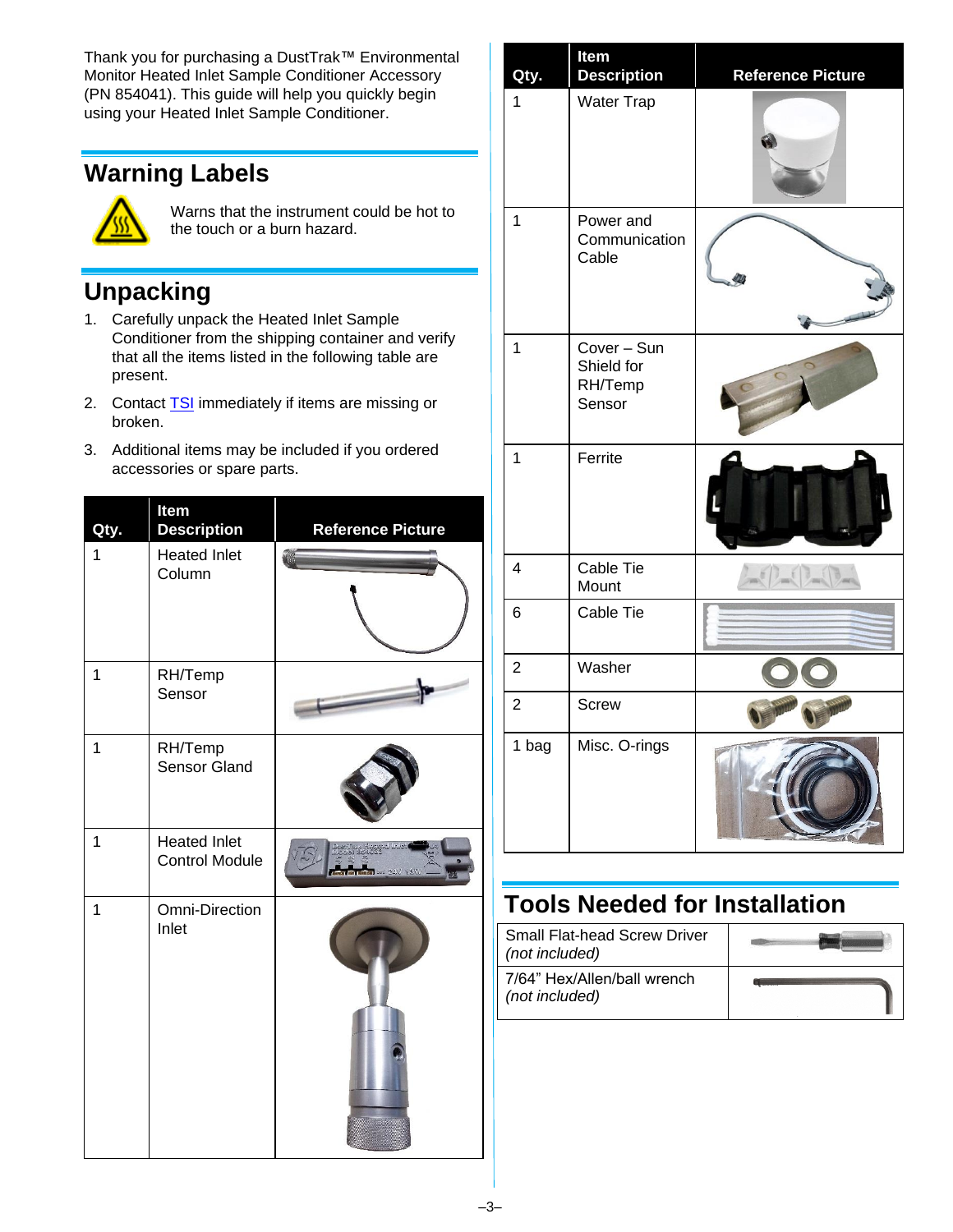### **Installing the Heated Inlet (854041)**

1. Attach heated inlet control module to the front of the Photometer. This can be done using the 2x 6-32 x 5/16 Socket Head Cap Screws and 2x flat washers. Use a 7/64" ball driver.



2. Push out elastic plug and install RH/Temp Sensor sealing gland. Removable nut should be installed on the inside of the enclosure.





#### **W A R N I N G**

Water gasket on gland must form a good seal with the exterior of the enclosure to ensure a waterproof seal.

- 3. Insert RH/Temp Sensor through gland and tighten gland nut. Extend probe ~2.75" (7 cm) beyond nut.
- 4. Attach the sun shield to the top of the RH/Temp Sensor as shown. Sun Shield should not touch sintered cap of RH/Temp Probe.
- 5. Attach RH/Temp Sensor cable to heated inlet control module (J3).







6. Attach the two larger (gray) connectors to side of the photometer. HEATED INLET **SERIAL COMM** 7. Attach the two smaller (white) connectors to the Power/ Communication inputs (J1 and J2) of the heated inlet control module. 8. Install the water trap bottle onto the side of the inlet as shown.

#### **NOTE**

For best results, use PTFE Thread Sealant Tape on the water bottle threads.

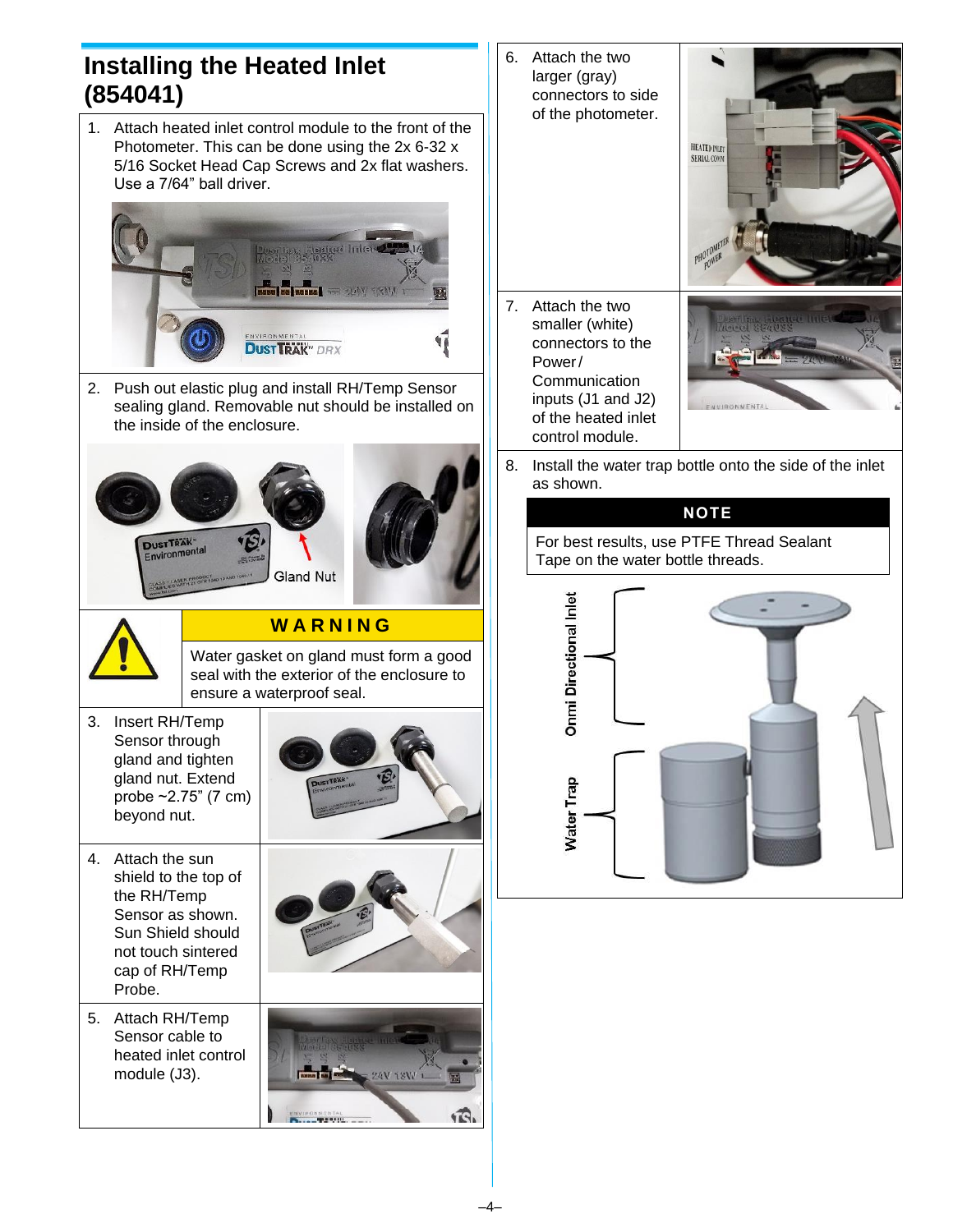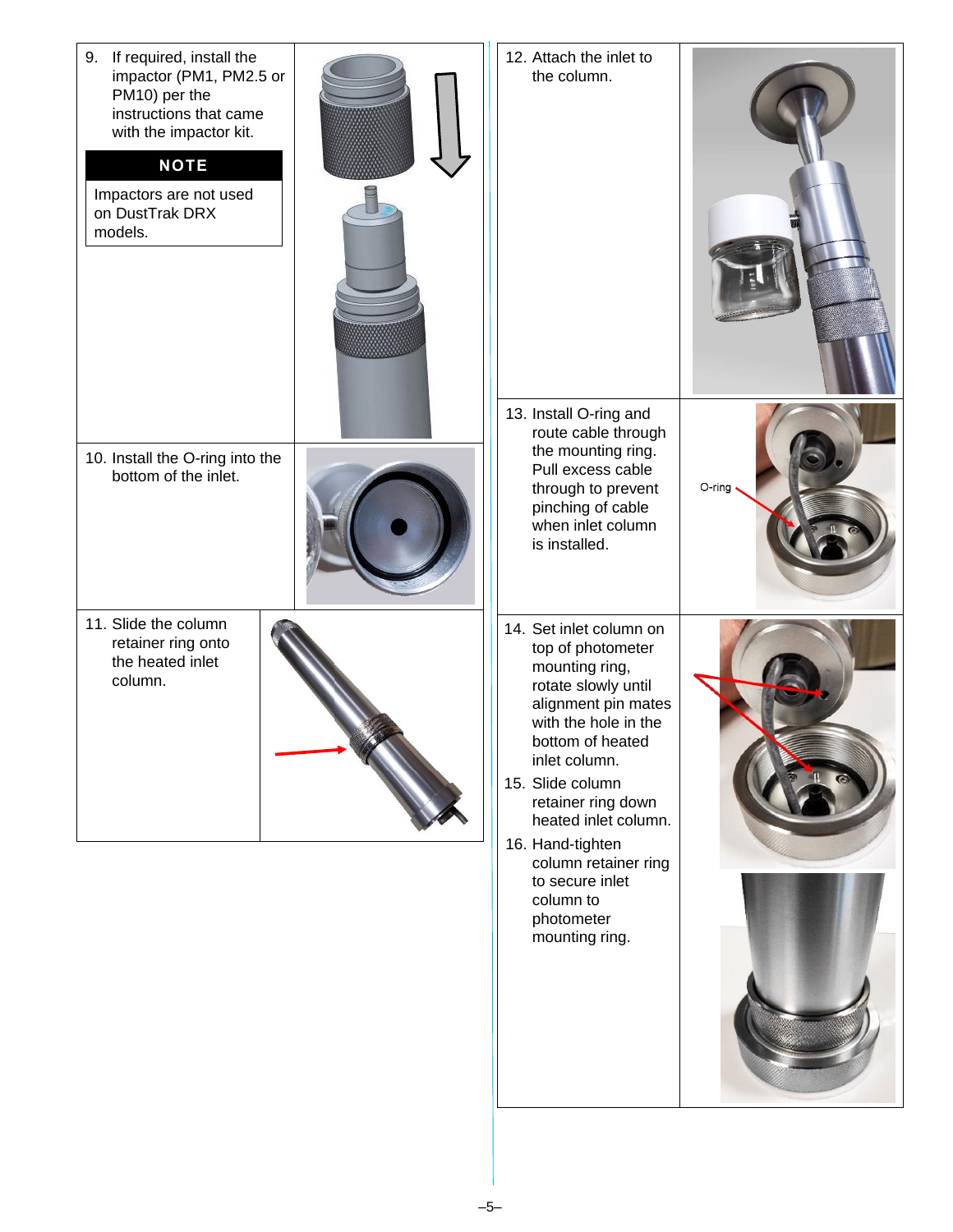17. Attach ferrite to cable with one wrap of the cable and snap the ferrite together.



18. Attach heated inlet cable to heated inlet control module (J4).



19. If using a Thiamis 1000 Node, route the other side of the cable to the power input on the Thiamis node (green connector). If you are not using the Thiamis 1000 telemetry node, this cable can remain disconnected.



# **Heated Inlet Removal**

1. Unscrew the top knurled ring/collar from the lower mounting collar.



2. Inside the Enclosure, disconnect the Heated Inlet cable (note that the connector has a lock-release on it).



- 3. Remove the Ferrite Clamp Assembly. Note that the clamp is released by inserting and twisting a small flat blade screwdriver. Also, for purposes of re-assembly, note that the cable twists two times through the Ferrite.
- 4. Carefully pull the Heated Inlet Assembly up.





5. Carefully pull the Heated Inlet cable and connector through the slot in the Mounting Ring.

> Now the Heated Inlet Assembly can then be completely removed.

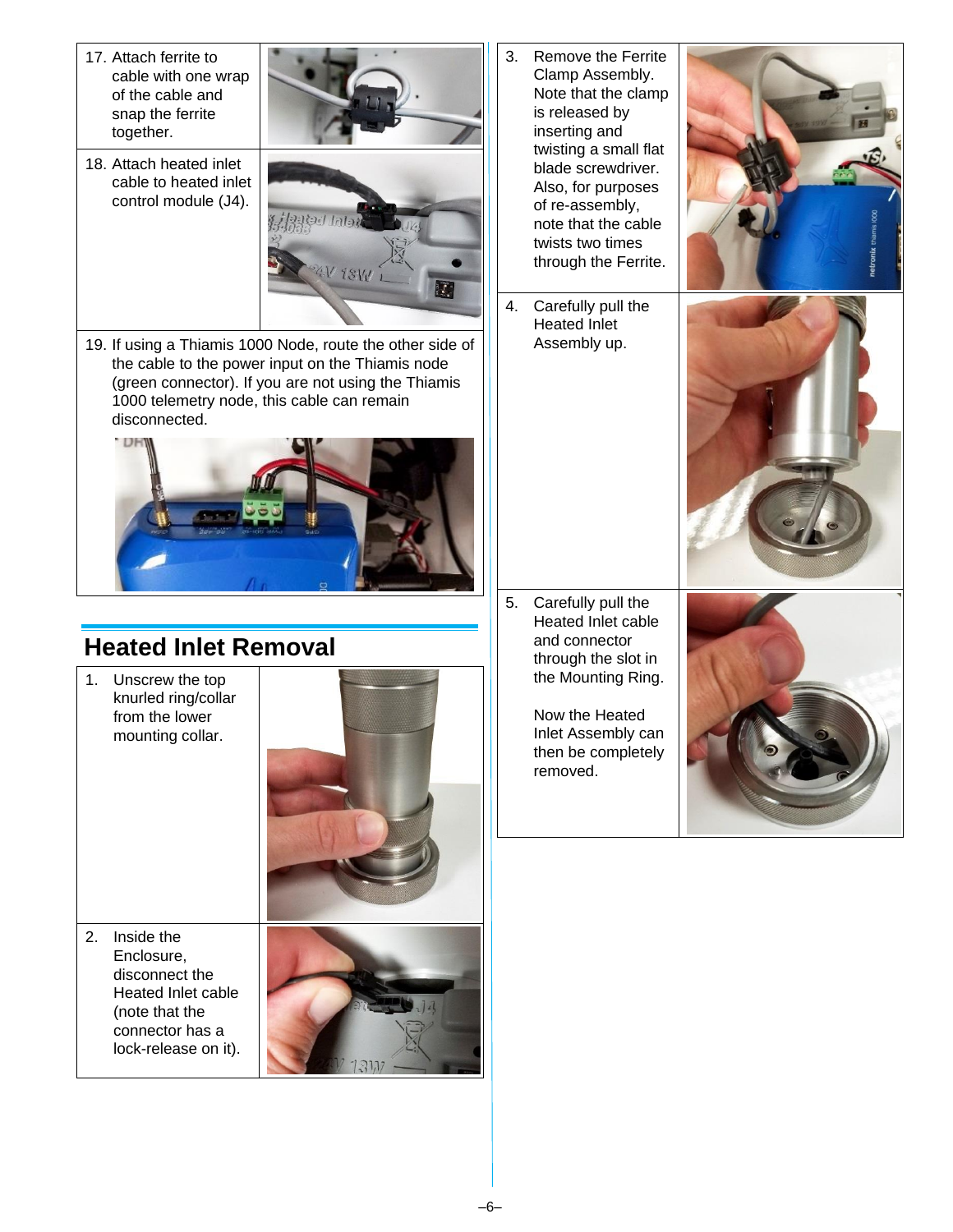### **Operating Instructions**

- 1. When powered and attached to the DustTrak monitor, the Heated Inlet will automatically function.
- 2. Select RH set point that will be controlled at the entrance to DustTrak monitor to be 30, 40 or 50% RH via the DIP switches. Heated inlet will then power the heater to heat incoming air and thereby decrease RH to the targeted level.

#### **NOTE**

By default, TSI sets the RH set point to 30% RH at the factory. If needed, this can be adjusted to meet other application needs/requirements.



The **LED** describes the status of the heated inlet:

| Solid Green           | Inlet temp. is $< 1^{\circ}$ C below set point<br>and controlling to maintain set point.                                                                     |
|-----------------------|--------------------------------------------------------------------------------------------------------------------------------------------------------------|
| <b>Blinking Green</b> | Inlet temp. is between 1 to 5°C<br>below set point and controlling to<br>improve.                                                                            |
| <b>Blinking Red</b>   | Inlet temp. is more than 5°C below<br>set point and controlling to improve.<br>This will occur when unit is first<br>turned on and coming to<br>temperature. |
| Solid Red             | Sensor unplugged or has issue.                                                                                                                               |

### **Specifications**

| Power                 | 12-24 Volts DC; 13 Watts                                                                                            |
|-----------------------|---------------------------------------------------------------------------------------------------------------------|
| Dimensions            | <b>Heated inlet</b><br>13 in. $\times$ 2 in. dia<br>$(33 \text{ cm} \times 5 \text{ cm})$ dia                       |
|                       | Control module<br>7 in. x 1.5 in. x 0.75 in.<br>$(17.8 \text{ cm}) \times (3.8 \text{ cm}) \times (1.9 \text{ cm})$ |
| Temp Range            | 0 to 50 $^{\circ}$ C (32 $^{\circ}$ to 122 $^{\circ}$ F)                                                            |
| <b>RH Range</b>       | 0 to $95%$                                                                                                          |
| <b>RH Set Points </b> | 30% RH, 40%RH, 50% RH                                                                                               |
| Warm-up Time          | 17 minutes                                                                                                          |
| СE                    | IEC 61326 & IEC 61010-1                                                                                             |